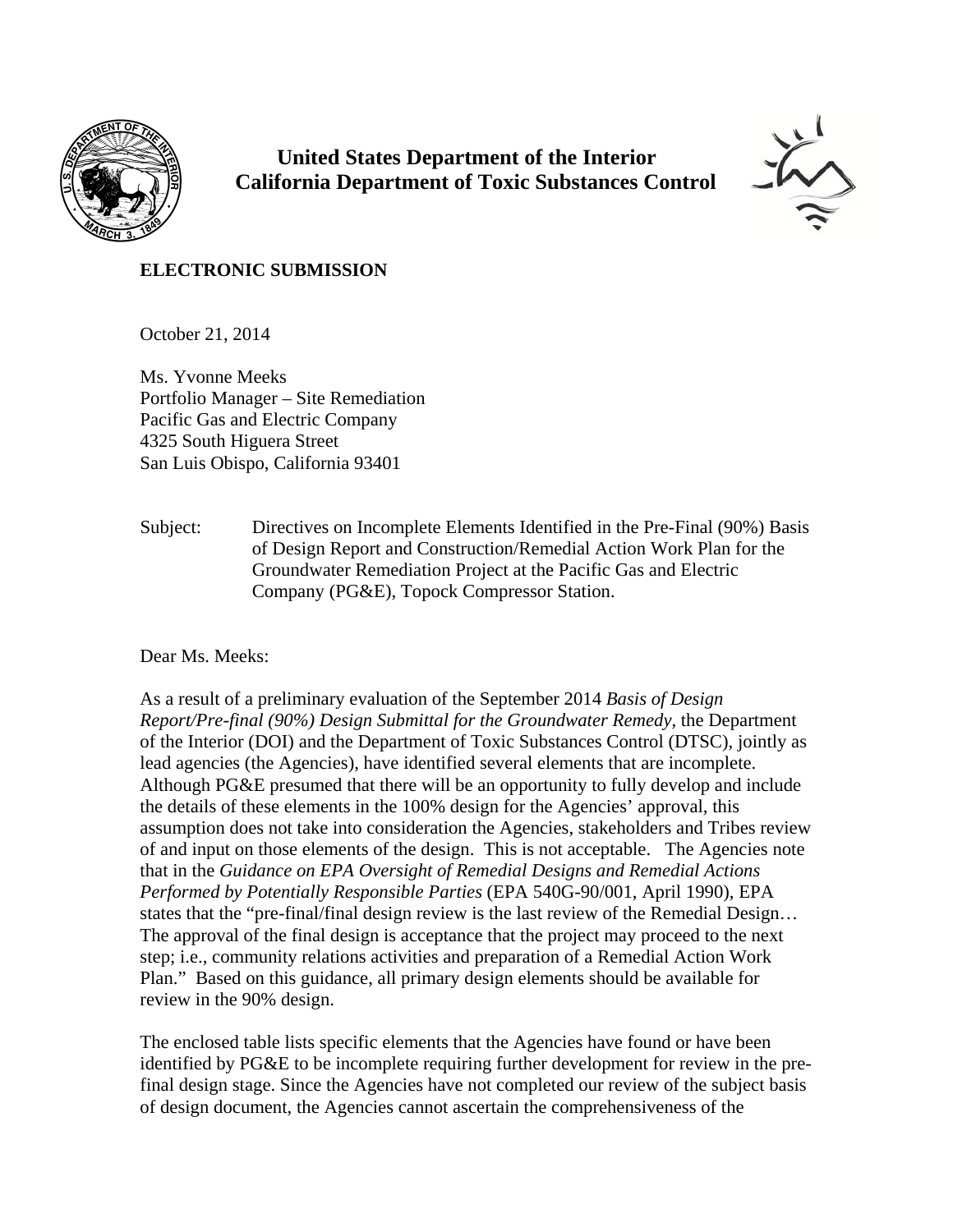$\mathsf{Ms}$ . Yvonne Meeks 2 October 21, 2014

deficient element list. As discussed with PG&E on September 16, 2014 and October 8, 2014, it is the Agencies' expectation that all elements necessary for the design of the remedy be fully described in the pre-final (90% design) report. Agencies acknowledge that slight deviations from the design may be necessary during construction of the remedy; however, those deviations should be limited to changes which would not require additional infrastructure nor increase in the remedy footprint not previously identified or considered as part of the California Environmental Quality Act (CEQA) evaluation for the design approval.

The Agencies hereby direct PG&E to fully evaluate all elements of the groundwater remedy design and provide a supplemental design package that completes all information necessary for a comprehensive pre-final design review that would then be considered in completing the evaluation under CEQA. Once the Agencies receive the supplemental design package, we will, in turn, forward it to all the reviewing parties for an additional 30 days for comments. PG&E is directed to submit the supplemental design package to the Agencies for distribution by December 30, 2014.

If you have any questions on the timing or the scope of this directive, please contact Pamela Innis at (303) 445-2502 or Aaron Yue at (714) 484-5439.

Sincerely,

Pamela S. Annis

Pamela S. Innis **DOI Topock Remedial Project Manager** 

Aaron Yue Project Manager Department of Toxic Substances Control

Enclosure

cc: PG&E Topock Consultative Workgroup Members PG&E Topock Geo/Hydro Technical Workgroup Members Tribal Representatives in PG&E Project Contact List Technical Review Committee ESA Distribution List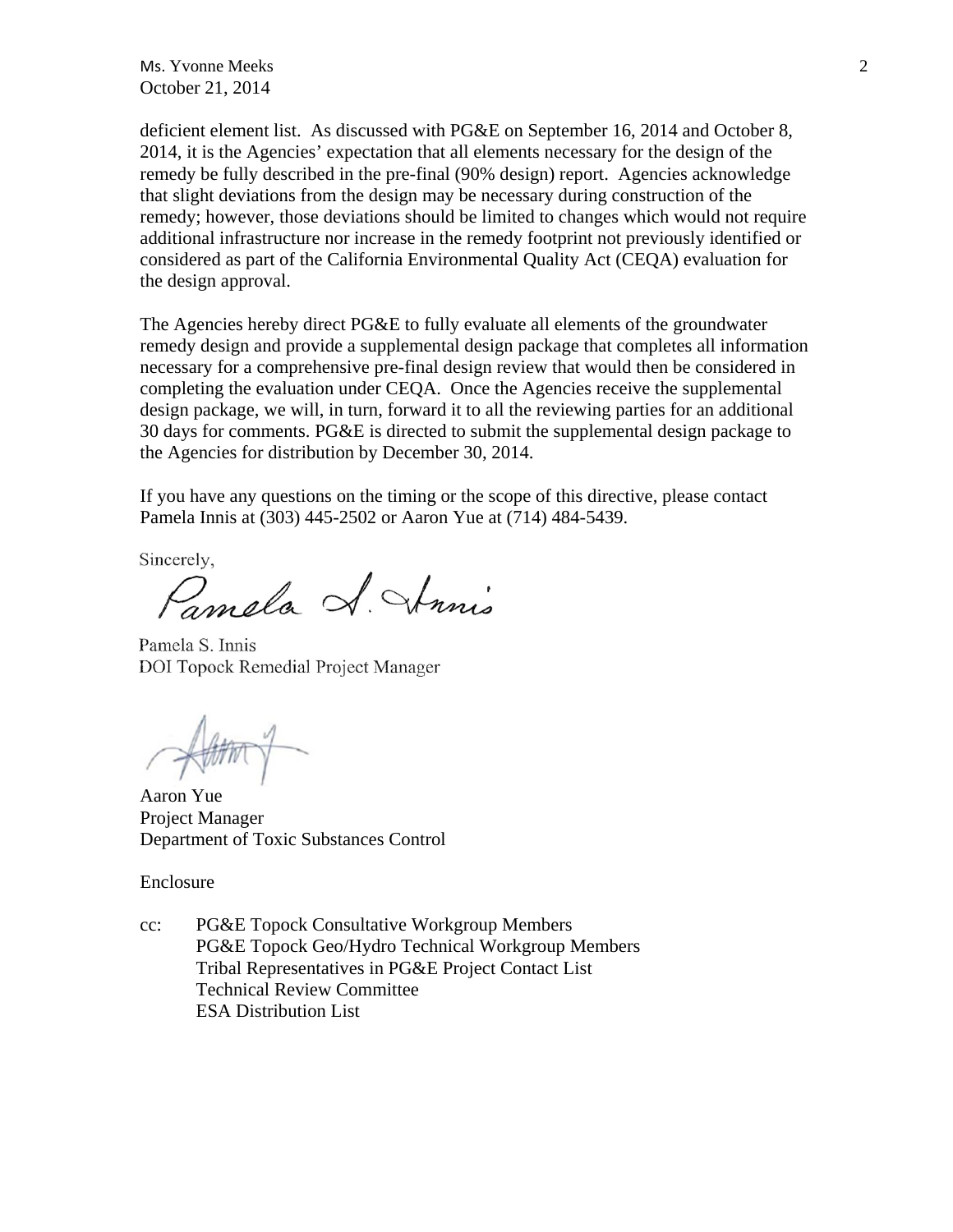### Enclosure 1 Incomplete Groundwater Remedy Pre-Final Design Elements Pacific Gas and Electric, Topock Compressor Station

| <b>Proposal - Supplemental Design Submittal</b>                                                                 |                                                                                                                                                                                                                                                                                                                                                                                                                                                                                                                       |                                                                                                                                                                                                                                                                                                                                                                                                                                                                                                                |                                                                                                                                                                                                                                                                                                                                                                                                                                 |  |  |  |  |  |
|-----------------------------------------------------------------------------------------------------------------|-----------------------------------------------------------------------------------------------------------------------------------------------------------------------------------------------------------------------------------------------------------------------------------------------------------------------------------------------------------------------------------------------------------------------------------------------------------------------------------------------------------------------|----------------------------------------------------------------------------------------------------------------------------------------------------------------------------------------------------------------------------------------------------------------------------------------------------------------------------------------------------------------------------------------------------------------------------------------------------------------------------------------------------------------|---------------------------------------------------------------------------------------------------------------------------------------------------------------------------------------------------------------------------------------------------------------------------------------------------------------------------------------------------------------------------------------------------------------------------------|--|--|--|--|--|
| <b>Items</b>                                                                                                    | <b>Existing Info in 90% Design</b><br>(September 8, 2014)                                                                                                                                                                                                                                                                                                                                                                                                                                                             | <b>Anticipated Supplemental Info</b><br>(December 30, 2014)                                                                                                                                                                                                                                                                                                                                                                                                                                                    | Key Existing 90% Info Reviewers Should<br>Hold Off on Review and/or Comment                                                                                                                                                                                                                                                                                                                                                     |  |  |  |  |  |
| 1. Moabi<br><b>Regional Park</b><br><b>Facilities</b>                                                           | The 90% BOD and C/RAWP included<br>$\bullet$<br>figures showing the general layout of the<br>construction headquarter (CHQ) and long<br>term remedy support area, the soil<br>storage and processing/staging areas,<br>and approx. acreage of each area. Also<br>included are general descriptions of<br>planned functions in the CHQ and long-<br>term remedy support area.<br>Appendix D2 of the 90% BOD included a<br>$\bullet$<br>placeholder for engineering drawings of<br>these facilities (Function Code 15). | New and/or revised figures and<br>$\bullet$<br>descriptions of the planned facilities at<br>Moabi Regional Park.<br>Detailed engineering drawings,<br>$\bullet$<br>calculations, and technical specifications.<br>If applicable, new or additional information<br>$\bullet$<br>such as construction approaches, O&M<br>provisions, compliance with substantive<br>requirements associated with the planned<br>facilities, etc., will be included.                                                              | 90% BOD<br>Figure ES-4B.<br>Table ES-1, Category "Supporting<br>Facilities during Remedy O&M", text<br>in 3 <sup>rd</sup> bullet from bottom of the<br>category.<br>Section 3.5.3, Exhibit 3.5-2, text<br>under the category "Moabi Regional<br>Park."<br>Appendix D2, list of potential<br>drawings under Function Code 15<br>(Park Moabi Facilities).<br>C/RAWP<br>Figures 3.1-2, 4.2-1, and 4.2-2.<br>Text in Section 4.2.2. |  |  |  |  |  |
| 2. Power Supply<br>for<br><b>Improvements</b><br>at Compressor<br><b>Station</b><br>Evaporation<br><b>Ponds</b> | The 90% BOD, O&M Manual, and<br>$\bullet$<br>C/RAWP included information/design for<br>planned improvements at the<br>evaporation ponds, with power supplied<br>from a natural gas powered generator<br>(with an option of a direct feed from the<br>Compressor Station).                                                                                                                                                                                                                                             | If the generator were to remain as the<br>$\bullet$<br>source of power supply as presented in the<br>90%, details such as a battery bank/<br>associated controls and a more secure<br>housing for the generator/battery (to<br>address Compressor Station's concern<br>about vandalism at the ponds), etc., will be<br>added.<br>If the power is supplied directly from the<br>compressor station power system, details<br>such as electrical conductors along the<br>right-of-way that currently contains the | 90% BOD<br>Figures ES-4C and 3.4-1 - the<br>$\bullet$<br>visualization showing housing for the<br>generator (located at bottom left<br>corner of figure).<br>Appendix D2, Drawings A-09-02, C-<br>09-03, C-09-04, E-09-01, E-09-02, E-<br>09-06.<br><b>O&amp;M Manual</b><br>Volume 1, text in Sections 2.7.1.1,<br>$\bullet$<br>3.7.1, and 3.7.2.                                                                              |  |  |  |  |  |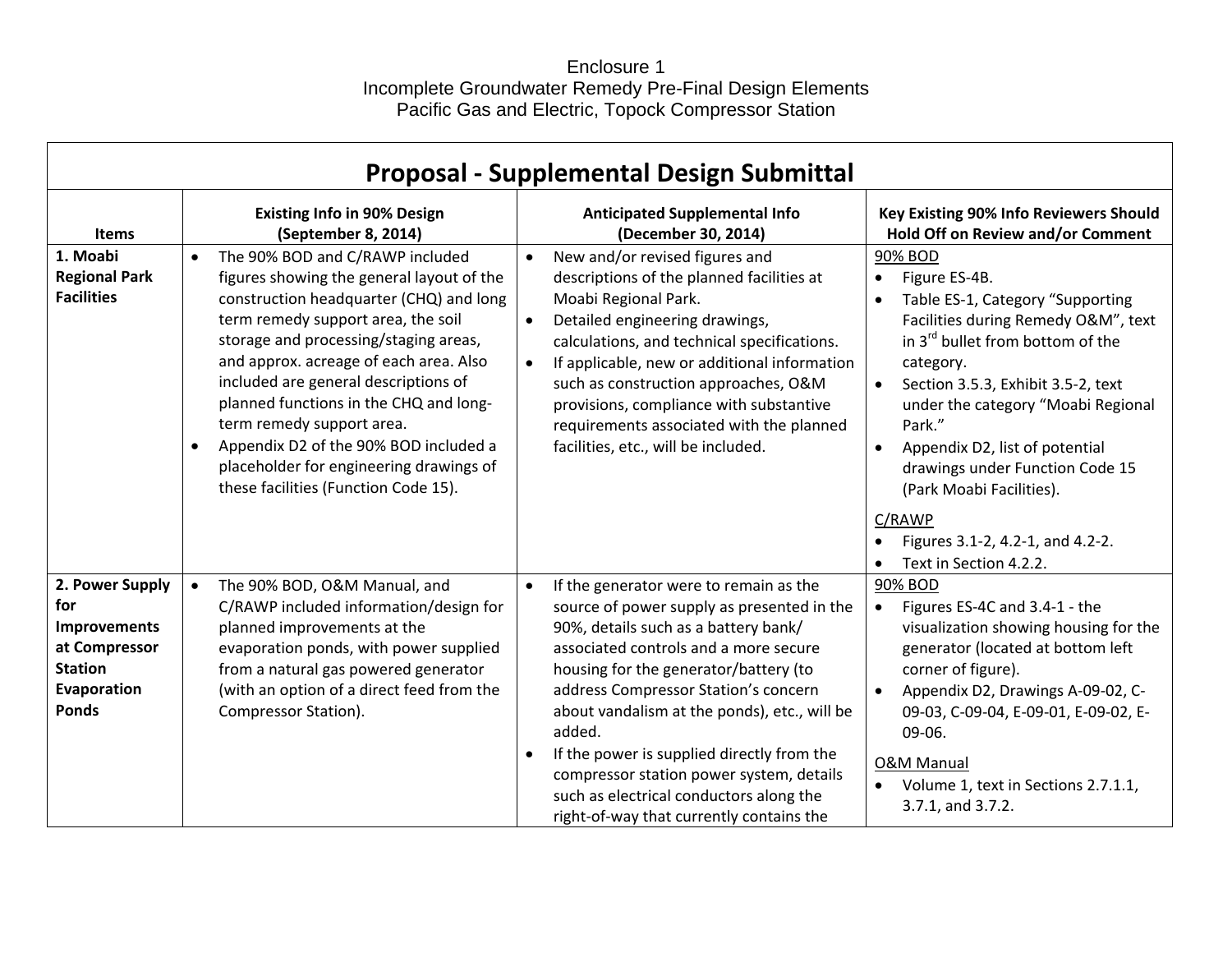# Enclosure 1 Incomplete Groundwater Remedy Pre-Final Design Elements Pacific Gas and Electric, Topock Compressor Station

|                                                                              |                                                                                                                                                                                                                                                                                                                                                         |           | discharge pipeline that carries water from<br>the compressor station to the ponds, a<br>small control building or panel would be<br>installed to house the pond controls and<br>communications equipment, etc., will be<br>added.<br>If applicable, new or additional information<br>such as construction approaches, O&M<br>provisions, compliance with substantive<br>requirements associated with the planned<br>facilities, etc., will be included. | C/RAWP<br>Figure 3.1-4, the visualization<br>showing housing for the generator<br>(located at bottom left corner of<br>figure).                                                                                                                                                                                                                                                                                 |
|------------------------------------------------------------------------------|---------------------------------------------------------------------------------------------------------------------------------------------------------------------------------------------------------------------------------------------------------------------------------------------------------------------------------------------------------|-----------|---------------------------------------------------------------------------------------------------------------------------------------------------------------------------------------------------------------------------------------------------------------------------------------------------------------------------------------------------------------------------------------------------------------------------------------------------------|-----------------------------------------------------------------------------------------------------------------------------------------------------------------------------------------------------------------------------------------------------------------------------------------------------------------------------------------------------------------------------------------------------------------|
| 3. Alternative<br><b>Northern Bat</b><br><b>Cave Wash</b><br><b>Crossing</b> | The 90% design included a detailed<br>design of a pipe bridge that crosses Bat<br>Cave Wash in the uplands (also known as<br>the northern BCW aerial crossing or<br>Pipeline A Bridge).<br>90% BOD, Section 3.3.3.1 text discussed<br>$\bullet$<br>alternatives to the pipe bridge that were<br>evaluated, and an alt. design to be<br>carried forward. | $\bullet$ | New figures and descriptions of the<br>alternative design, along with detailed<br>engineering drawings, calculations, and<br>technical specifications.<br>If applicable, new or additional information<br>such as construction approaches, O&M<br>provisions, compliance with substantive<br>requirements associated with the planned<br>facilities, etc., will be included.                                                                            | 90% BOD<br>Appendix C, Attachment B, Structural<br>Calculations for Pipeline A Bridge.<br>Appendix D2, portion of the drawings<br>E-00-07, C-07-08 (Detail 4), C-07-22,<br>S-07-01 through 08, that are related<br>to Pipeline A Bridge.                                                                                                                                                                        |
| 4. Air<br>Compressor<br><b>Building</b>                                      | The 90% BOD and C/RAWP included a<br>$\bullet$<br>new air compressor building as part of<br>the remedy in error. The new air<br>compressor building is being designed as<br>a Station project.                                                                                                                                                          | $\bullet$ | Revised figures to indicate that the new air<br>compressor building is not part of the<br>remedy.                                                                                                                                                                                                                                                                                                                                                       | 90% BOD<br>Figure ES-4A, the visualization<br>showing the air compressor building<br>as part of the remedy (located at<br>bottom right corner of figure).<br>Figures ES-5, ES-6, ES-10, 2.4-4, 3.5-1,<br>and 3.5-2 -- call outs for the new air<br>compressor building as part of the<br>remedy.<br>Section 3.5.3, Exhibit 3.5-2, text in 5 <sup>th</sup><br>bullet under the category<br>"Compressor Station." |